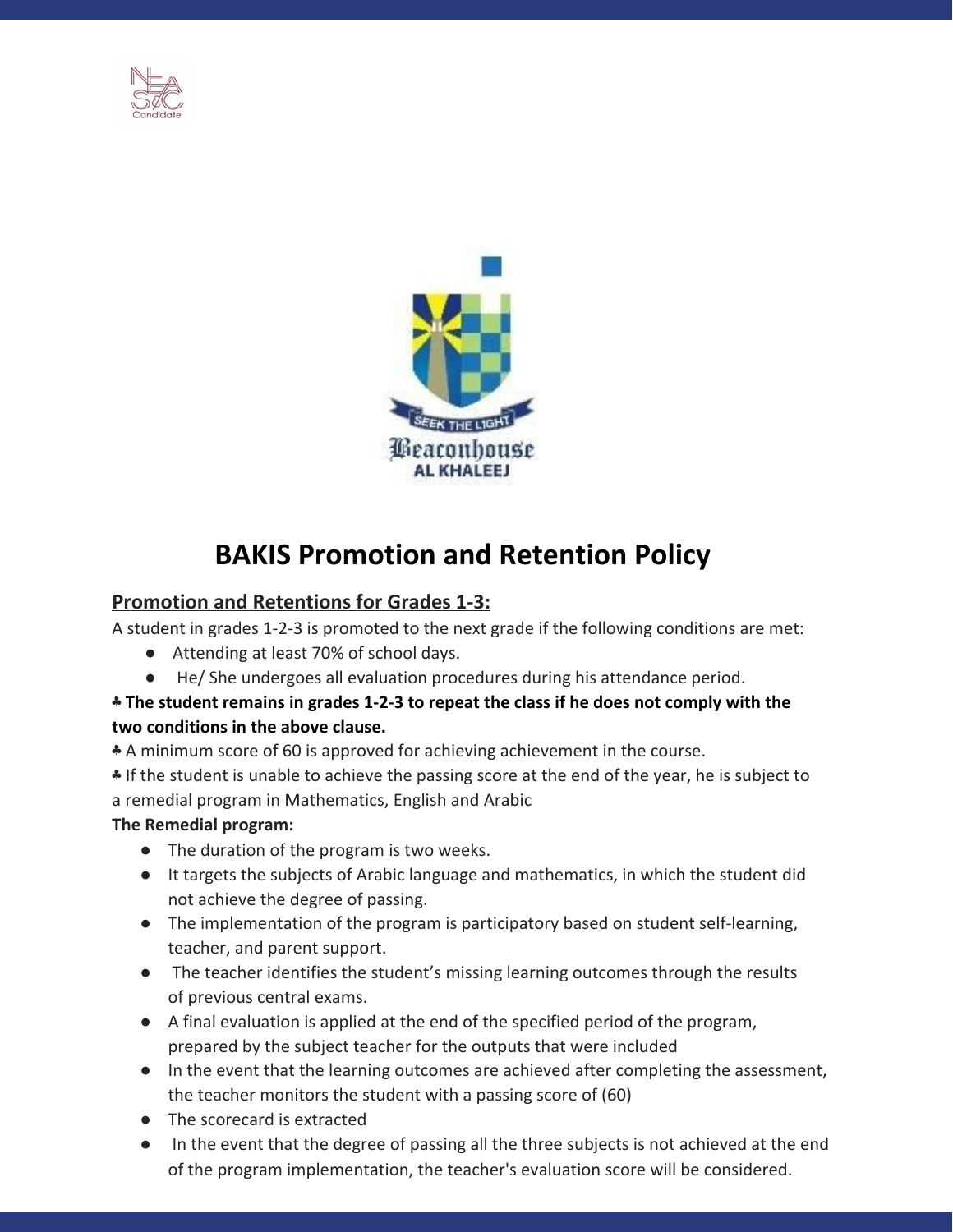

● Attending the remedial program is an important step for the student to achieve learning outcomes.

#### **Promotion and Retentions for Grades 4-12:**

- **Promotion:** A minimum score of 60 is required for achieving in the core subjects (English, Math, Science, Arabic, Islamic, and Social Studies).
- **Retake**: If the student is unable to achieve the passing score at the end of the year, in three main core subjects, he/she will be subjected to retake exam and will be promoted if he/she passed (minimum score of 60%) the subjects for which the reexamination is taken. If the student failed one retake exam or more (scored less than 60%). The student will repeat the year.
- **Failing and Retain**: If the student is unable to achieve the passing score at the end of the year, in four main core subjects, he/she will repeat the year and the following should be implemented:
	- Student will be considered failed and will remain to repeat the class in the same year, with the following actions taken:
		- a. Developing an individual educational plan to address the skills lost during the vacation period
		- b. Summer school in coordination with the parent
		- c. Follow-up of the student's condition at the beginning of the school year in coordination with the Education Committee
		- d. Building individual Remedial Programs for the student after each final evaluation stage if he continues the same level of performance.
	- For non-Core subjects such as (ICT, Art, PE. Music, Elective, etc.). If a student scored the minimum passing score (60%), he/she will be promoted directly. If the student score less than the passing score (60%), the student will be promoted, and his actual scored mark (less than 60%) will be reported in his/her report card.

## **Grades 9-12 Credit Hours Requirement:**

The following table states the required total credit hours for graduation.

As a graduation requirement. Students need to complete 22 Credit hours by the end of Grade 12 as per the credit distribution including Arabic and Islamic credit hours.